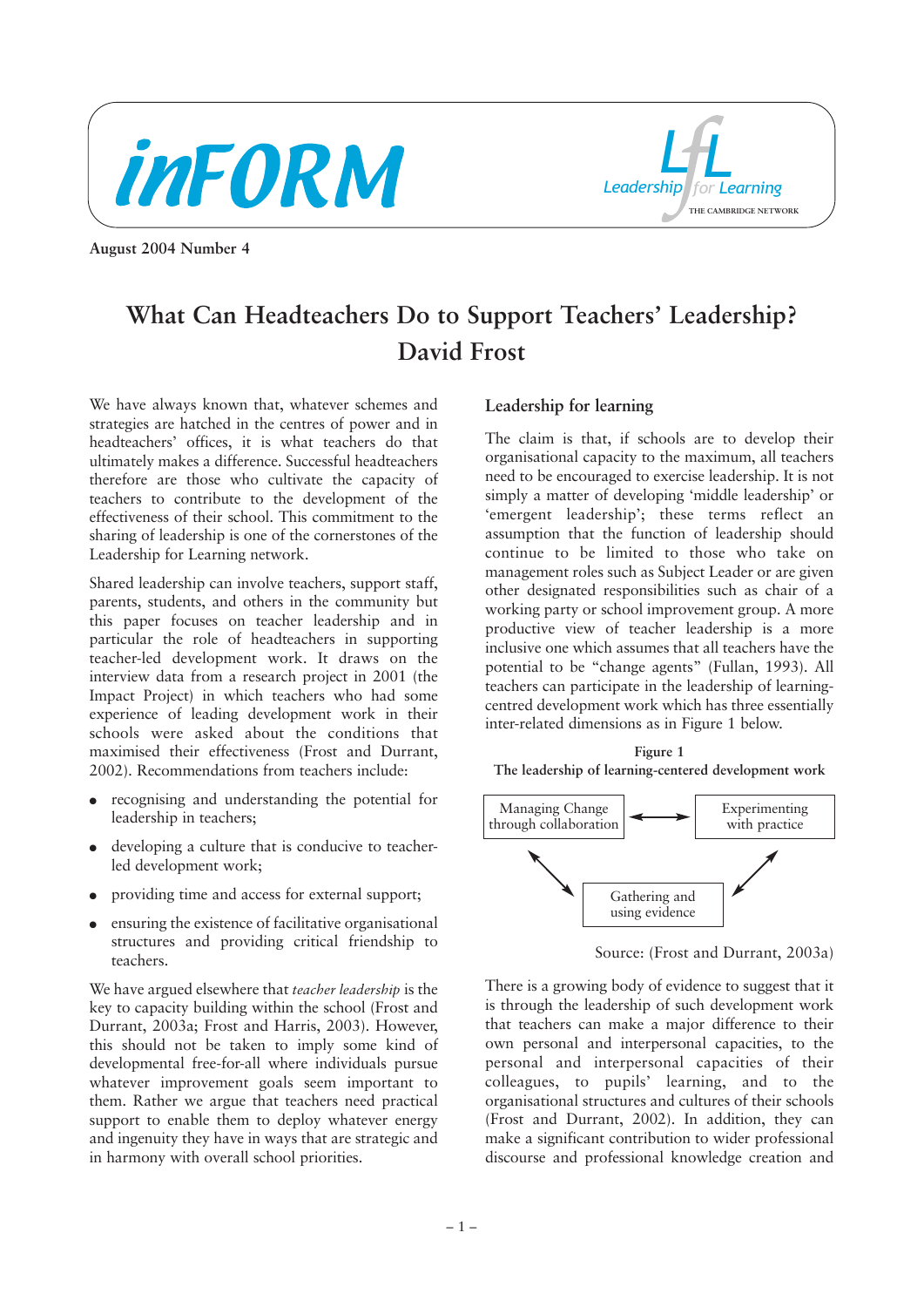transfer. However, the majority of teachers are unlikely to be able to engage in such leadership without a framework of support and expectations (Frost, 1999; Frost *et al*., 2000; Frost and Durrant, 2003a; Holden, 2002a; Holden, 2002b).

The Impact Project examined how teachers think about the impact of their development work (Frost and Durrant, 2002). Through a series of interviews the research team explored a conceptual framework and gained knowledge about what headteachers can do to facilitate and support teacher-led development work. The interviewees were all teachers who were known to have initiated and sustained development activity in their schools in the context of externally supported school improvement programmes, some of which led to the award of a masters degree. Schools had entered into partnerships with Universities and LEAs in order to provide:

- frameworks of support and critical friendship for leadership of change;
- guidance in the methodology of school-based enquiry:
- links with wider research and discourse:
- expertise related to pedagogy and the development process where relevant.

The main purpose of the research was to explore ways in which the impact of teachers' development work can be evaluated, but the interviews also led to some very useful insights into the role of headteachers.

#### **What the Impact Project told us about the role of headteachers**

The teachers interviewed emphasised the importance of creating the right conditions within schools to enable them to exercise leadership and maximise the impact of their work. They were in no doubt as to the crucial role that headteachers have in this respect, offering a range of both positive and negative experiences to illustrate their views. Teachers suggested that internal support is needed in the following areas:

- 1. Cultural and structural support
- 2. Support for planning and research
- 3. Extending internal and external networks
- 4. Recognition and celebration of leadership and voice

The points set out under these headings below are extracted from a fuller analysis of the interview data.

#### **1. Cultural and structural support**

*1.1. Recognise and understand the potential for leadership in teachers.* There is a growing body of evidence which clearly demonstrates that there is massive and largely untapped potential: teachers have ideas, enthusiasm and expertise but exercising leadership and taking action may require a change of attitude. One of the teachers interviewed describes her reaction after a support group meeting: "I realised that this was actually to do with us and not to do with us being lectured at; it is something we are actually going to do". Headteachers play a pivotal role in releasing this energy and in nurturing self-esteem and confidence to enable teachers to assume leadership roles.

*1.2. Build a culture conducive to teacher-led development work.* This is clearly a complex and long term endeavour. Some teachers described "...a climate where staff are willing to learn and participate..." and spoke of the threat associated with external judgement and inspection having been removed. They felt able to work with ideas, contribute to school development and influence school policy. Others felt pressured and stifled, unable to discuss work in progress or present outcomes of their development work in school. Teachers presented a consistent view of the kind of support that is most effective; they praised headteachers who were strong but "gentle" managers, "unleashing potential", giving "freedom to experiment", motivating, setting an example and having high expectations of staff.

*1.3. Provide opportunities for teachers to tap into their own enthusiasm.* Given the right conditions, teachers can reflect on their circumstances, values and beliefs in the context of their current responsibilities and school development priorities, and in so doing identify personal development priorities. Sometimes this can be complex, as in the case of this teacher who was prompted by literature provided through a school improvement scheme to focus on a professional concern.

I was tracking this bottom set group which I found really challenging-they were very hard work and I just wanted to...try something different to motivate them, so that they would enjoy the lessons and I would enjoy teaching them.The literature said to try out these formative assessment ideas - there's quite a lot to gain for the low attainers - so I thought I'd give it a go.

Working ideas and action plans through with proper support enables teachers to achieve a strong sense of conviction about the development work that follows and ensures maximum energy and commitment.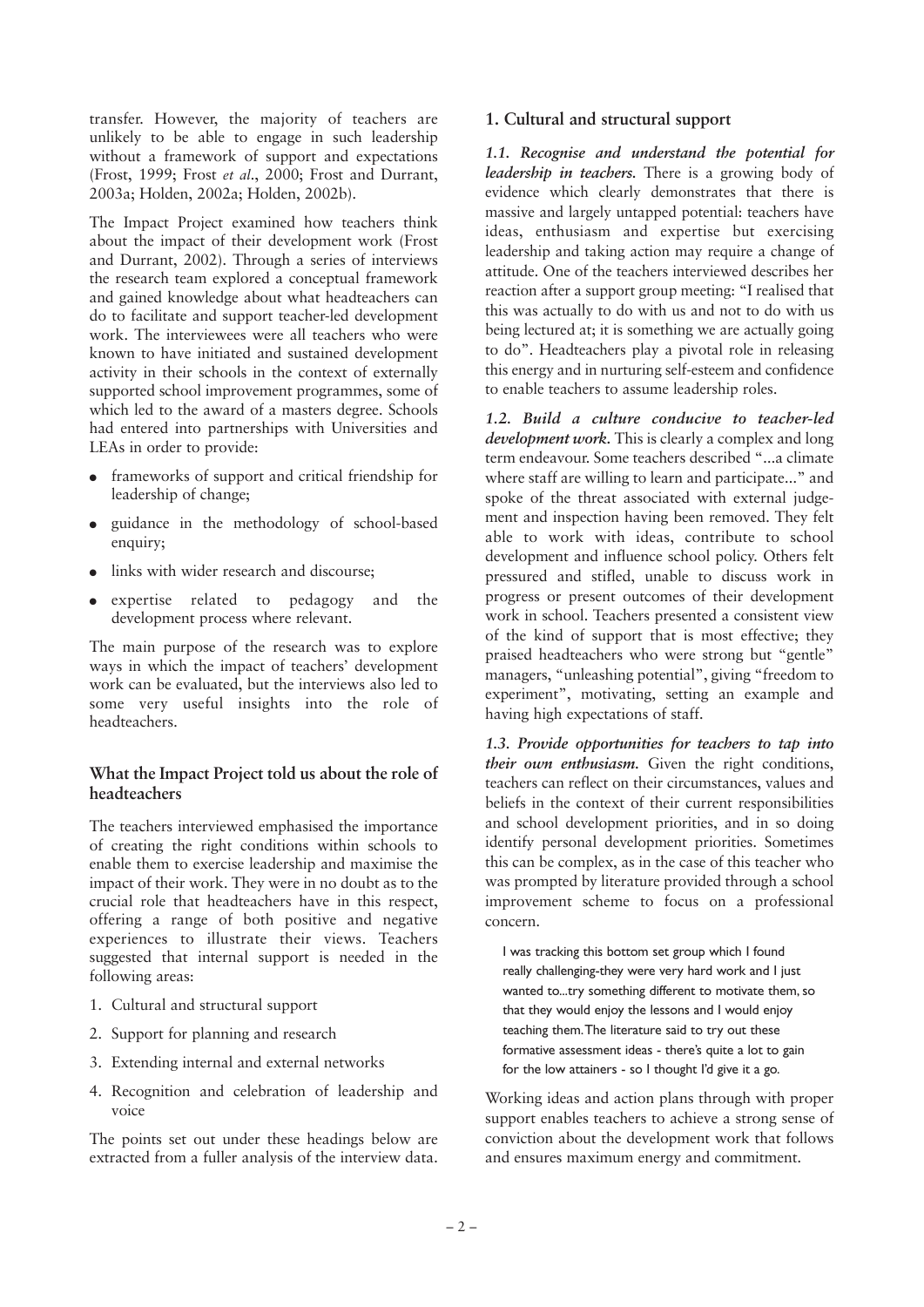*1.4. Ensure the existence of facilitative organisational structures.* For teacher-led development work to have maximum impact, organisational structures need to be in place for the purposes of collective deliberation and decision making, sharing good practice and embedding good practice in the fabric of the school. A review of such structures may well reveal obstacles to the maximisation of impact. This may be at the most basic level: in one school, an issue was that colleagues were unwilling or unable to meet in the staffroom at break and lunchtimes so that even day-to-day opportunities for discussion, sharing, friendship and support were missed.

*1.5. Use communications structures to keep everyone informed and elicit support.* Members of senior management / leadership teams are well positioned to make powerful links between different strands of development within the school. However, development work can be undermined when they are not aware of the range of development work and the potential for complementarity. One teacher spoke about participating in an "open discourse" whereas others felt that there was no forum at all for their ideas and that their participation in a masters programme was perceived as an individual professional development exercise, despite the focus on support for school improvement.

*1.6. Provide access to external frameworks of support.* The data demonstrated how valuable external support can be. Such provision may include: the input of particular knowledge and expertise, a researcher to gather data, critical friendship, networking opportunities and a framework for reflection and inquiry. All of the teachers interviewed were members of facilitated groups and they highly valued this support. Some commented that it is vital to have long-term support and continuity within partnership arrangements, rather than taking part in a succession of "projects".

*1.7. Make time available for development work.* The single obstacle to teacher-led development work most consistently mentioned is the lack of time for development activities. This applies both to teachers and to those who support development work. Tiredness, busyness and overload were frequently mentioned in our interviews, particularly by those working in schools in the most challenging circumstances who said it was "exhausting" even to remain "calm and friendly" in relationships with pupils. Headteachers are clearly pivotal in allocating resources to a development project; they may also have to convince teachers that it is acceptable and valuable to take time out of the classroom. The Impact Project data includes good examples of teachers being allowed time - either built into the timetable in advance or provided through supply cover - to carry out development activity. Some headteachers covered lessons themselves, demonstrating a personal commitment which was highly appreciated and valued by the teachers concerned. It also reassured teachers that their classes were being properly looked after. However, where there are problems of recruitment and retention schools may be short-staffed and so it is difficult for teachers to be released from their classes. Such problems are most likely to be felt in 'schools facing challenging circumstances' and it is in such schools that the need to engage teachers in development work is most critical. Headteachers need to focus therefore on more creative solutions including more flexible use of staff professional development time and imaginative timetabling.

# **2. Support for planning and research**

*2.1. Focus development work in high priority areas with greatest potential benefits.* Some starting points for development are more productive than others. Research can be used to identify the strands of development which have most potential impact; a very clear and familiar example is formative assessment. The 'Inside the Black Box' research (Black and Wiliam, 1998) clearly demonstrated that the use of assessment for learning techniques can have a marked effect on levels of attainment and the cost of implementing the changes in practice are minimal. Headteachers need to assess the energy input against the potential 'effect size' of any proposed development work and ensure that teachers do not wear themselves out for little reward (see Hargreaves, 2001 for a discussion about 'leverage').

*2.2. Set priorities and co-ordinate initiatives to prevent overload and fragmentation.* The teachers interviewed saw multiple initiatives as a major problem and commented that they did not appear to be "joined up" at policy level. Teachers' energy was divided and their attention diverted and fragmented. They recognised that their development work gained support if linked to national initiatives or school priorities (e.g. addressing weaknesses identified through inspection) but many had sketchy knowledge of school development plans and planning processes. It is up to the headteacher to ensure that those who have better knowledge of internal and external plans and priorities can protect teachers from conflicts over multiple initiatives and help them to reconcile their personal priorities with school priorities. External pressures can be interpreted and channelled steps can be taken to ensure that, once a teacher-led development project has been agreed upon, it is supported and given appropriate priority.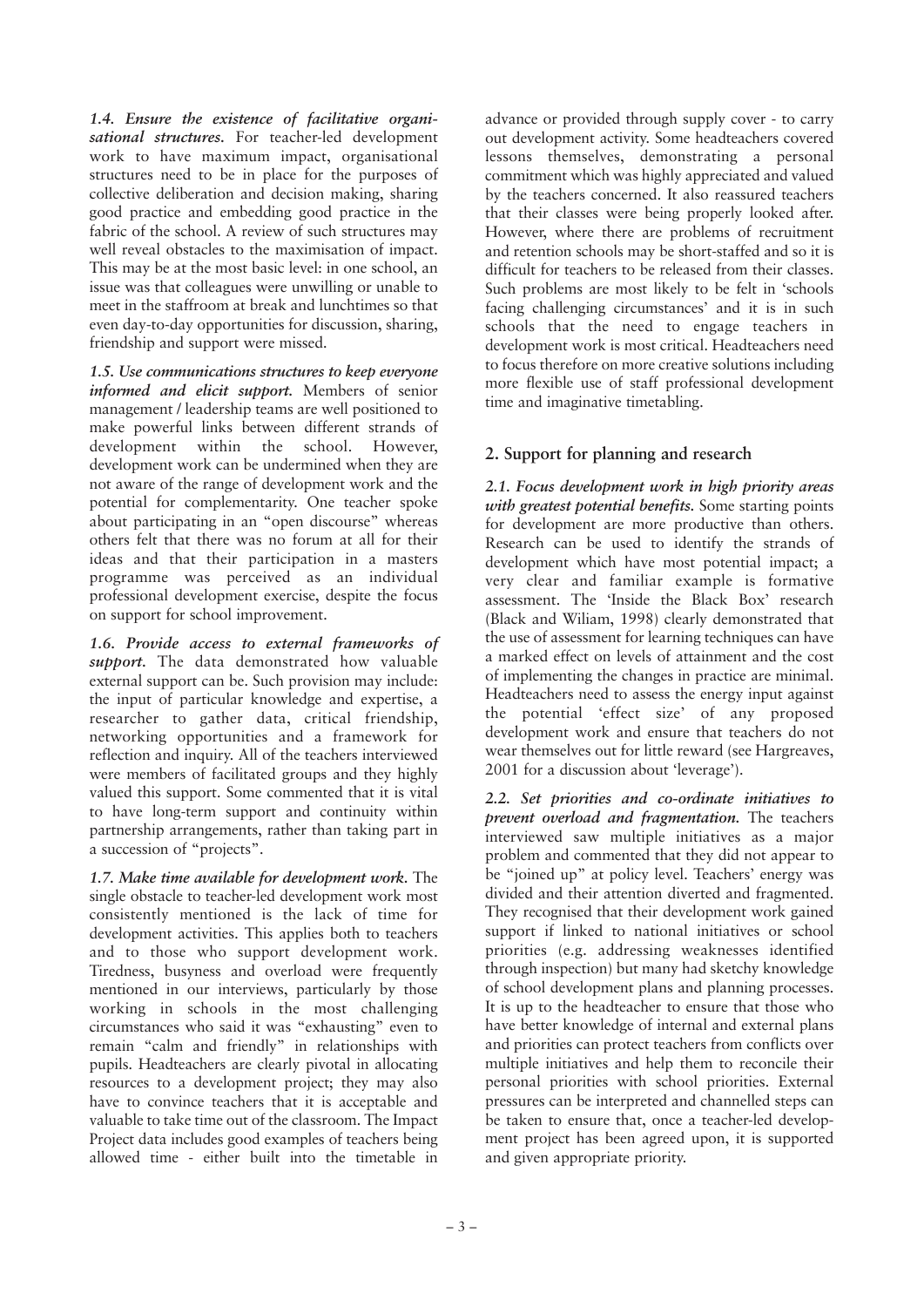*2.3. Ensure that development work is well planned for maximum impact.* Planning is a crucial aspect of development work. It is up to headteachers to set high standards and to support teachers in their planning. Teachers said that frameworks and time scales, particularly in accredited programmes, increased the effectiveness of their leadership, helping them to clarify their focus, structure their planning and action, and evaluate systematically. Senior managers should be involved in this planning to ensure that: a) they are consulted over action plans; b) action plans take into account the full range of possible impact factors; c) they include a collaborative element to draw colleagues in; d) they are linked to, and compatible with, previous and concurrent work and e) they are realistic in terms of time and energy. This active involvement enables them to give practical as well as moral support for teachers' strategic action.

*2.4. Ensure that monitoring and evaluation is in place.* It is important to ensure that the school's arrangements for monitoring and evaluation include development work led by teachers. This may be threatening to the teacher concerned but senior managers have a key role to ensure that: (a) the success criteria used reflect the full range of possible impact, (b) the gathering of evidence is planned, and (c) evidence is generated throughout the development work rather than just at the conclusion. Teachers in our study were enthusiastic in describing evidence of the impact of their development work, particularly where pupils had started to find a language to discuss their own learning, but they were reticent about the significance of their "findings". Headteachers may need to take the lead in reassuring teachers about the value of different kinds of evidence, particularly where there is a pervading emphasis on test results and other quantitative data.

*2.5. Document, archive and share the processes and outcomes of development work.* In addition to the support strategies already outlined, the school can derive maximum benefit when development work is documented and archived. Benefits include expanded organisational memory; better follow-up on projects; effective dissemination through discussion, professional development activities for other staff and internal publications. One experienced leader of change wanted to see a culture where this became normal: "I think if we can try and create a culture of learning which includes recording, researching... evaluating, identifying good bits of work, then it's got to have an effect". It is important that such use and dissemination of evidence is repeated and reinforced to take account of the fact that people move on and change roles, so that organisational learning as well as individual learning is nourished.

#### **3. Extending internal and external networks**

*3.1. Provide space to talk about teaching and learning rather than just results.* The Impact Project data clearly shows that many teachers are still enthusiastic about learning and care deeply about pupils' experience. One teacher was delighted to observe the impact of changes in teaching strategy: "...it was lovely to see them excited about writing and they couldn't get to the table fast enough". Teachers find discussion about learning satisfying but talked about tensions in their role, for example one teacher said that higher test scores had been achieved "...at the expense of creativity, enjoyment and investigation". Some interviewees described an overt discourse about learning in their schools but others said that this was not the case. Where teachers have a strong desire to engage in discussion, reflection, inquiry and evaluation in order to make learning and teaching more satisfying for all concerned, there is enormous potential for long term capacity building. Headteachers need to embrace and support this rather than to narrowly focus on short term tactics to push at the margins of attainment measures.

*3.2. Facilitate collaboration and sharing with colleagues from other schools.* The interviewees report that even modest collaboration with colleagues in another school is powerful: "We've had one conference and that's been really good, if for no other reason than just to talk to people and hear what's going on". The sharing and contrasting of practice leads to new ideas. Teachers "have credibility with other teachers", and the reciprocal expectation gives development work momentum. Teachers find it valuable to belong to a community of practice in which there is a feeling of shared values and purpose, for example they may have a focus on improving pupils' learning; a recognition that teachers, too, need to learn; a belief in the value of inquiry as the basis for change. These learning communities need careful coordination and monitoring to ensure that they are meeting the needs of teachers and schools. They should be responsive and are likely to evolve over time.

*3.3. Provide critical friendship.* Teachers who may have relatively little experience of development work need to learn about leadership as they go. This may be best achieved through critical friendship (MacBeath, 1998; MacBeath *et al*., 2000; Swaffield, 2003). A range of different people can provide critical friendship and each has particular advantages: an external consultant may have the advantage of being independent; a teaching colleague may have the advantage of not being perceived as threatening; the senior manager may have the advantage of having an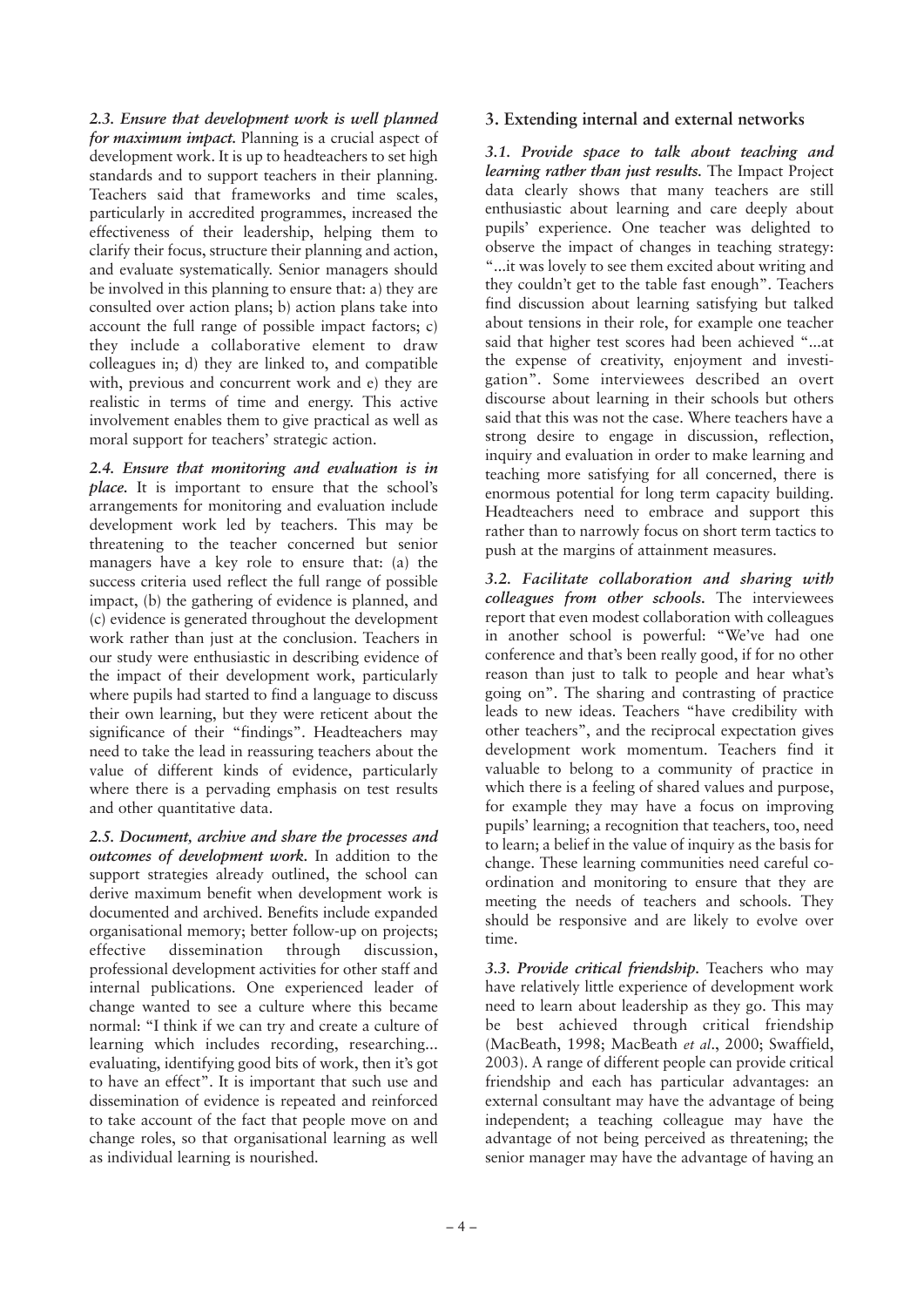overview of the school as an organisation. Some of the teachers interviewed talked about offering critical friendship to colleagues; one said he had learnt that in his leadership role "being a friend" is more important than "missionary zeal".

*3.4. Encourage teachers to disseminate beyond the school.* When teachers are encouraged to share their work beyond the school and the school is able to examine the work of other teachers, not only does this affirm practice and authorise professional knowledge but the school also secures fresh professional knowledge. While some teachers were surprised by the interest shown in their work and others were reluctant to share, at the same time they said that they found the experience and evidence of colleagues in other schools very valuable. The knowledge given away through such dissemination is repaid not only by the personal professional development of the teacher concerned but also by the knowledge that travels back along the line of dissemination.

## **4. Recognition and celebration of leadership and voice**

*4.1. Enable the student/pupil voice to be heard.* Teachers tend to see this starting point for the identification of problems and opportunities for development as more legitimate and acceptable than external inspection. One teacher had talked in depth with pupils over time about their learning and this had given rich insights and demonstrated pupils' expertise as witnesses. As one teacher reported:

...they will talk over and over again about how they hate worksheets... copying questions... responding to questions in textbooks... they don't learn anything.And what comes out so strongly is that learning's all about autonomy, authority, engagement, democracy....their perception is quite scary sometimes.They quite often see things that the teachers don't see and understand.

This teacher was convinced of the value of listening to pupils, but clearly this has to be done sensitively and with appropriate support. School self-evaluation in which pupils are listened to can provide stimulus and a source of evidence to support teachers' development work, and some schools have taken this much further to establish pupils themselves as researchers and leaders of development work (Fielding and Bragg, 2003). Students have even taken up the challenge of research and self-evaluation on an international scale (Sutherland and Nishimura, 2003).

*4.2. Ensure that the school derives maximum benefit from teachers' involvement with an external source of support.* Some teachers were frustrated that their schools took little notice of their endeavours and therefore stifled the potential impact of their development work: "The senior management team are very pleased, very supportive in terms of, 'Yes, we think it's a very good thing, but please don't tell us anything about it, please don't agitate...'". This kind of nominal support is unlikely to be of strategic or practical help as the development work proceeds. Where teachers have undertaken a masters degree programme or participated in a scheme supporting their development work, headteachers need to express their expectations by asking for reports, by asking for active interventions and by drawing the teacher into collaboration during the life of the project rather than waiting for a final product in the form of a report or thesis.

*4.3. Celebrate and praise the development work.* The data sometimes point to the inadequacy of support from the senior management team in celebrating and supporting development work, as in the example above. The reduction of self-esteem and deprofessionalisation described by some teachers, particularly under punitive inspection regimes, was noteworthy:

It's not very nice to be told that what you're doing isn't very good... really I think people on the whole are very talented and I think we've lost some of the sparkle in people, in individual flair and skills.

So encouragement, praise and recognition are important as well as active, practical support from senior managers.

*4.4. Recognise emerging expertise and professional capacity.* Teachers who have put their energy into the leadership of development work will be encouraged when they are provided with opportunities to share their insights, articulate their views and acquire expert status. Most of the teachers interviewed described in great detail their sophisticated approaches to the management of change (characteristically raising awareness, being approachable, taking small steps, providing examples, materials and checklists, demonstrating success and building on existing good practice). They also demonstrated enormous commitment and "...a bit of faith and staying power". This capacity to manage change can be of great value to a school if recognised by the headteacher. These emerging teacher leaders can be invited to act as critical friends to others who may be undertaking the leadership of development work. They can be consulted on other proposals for change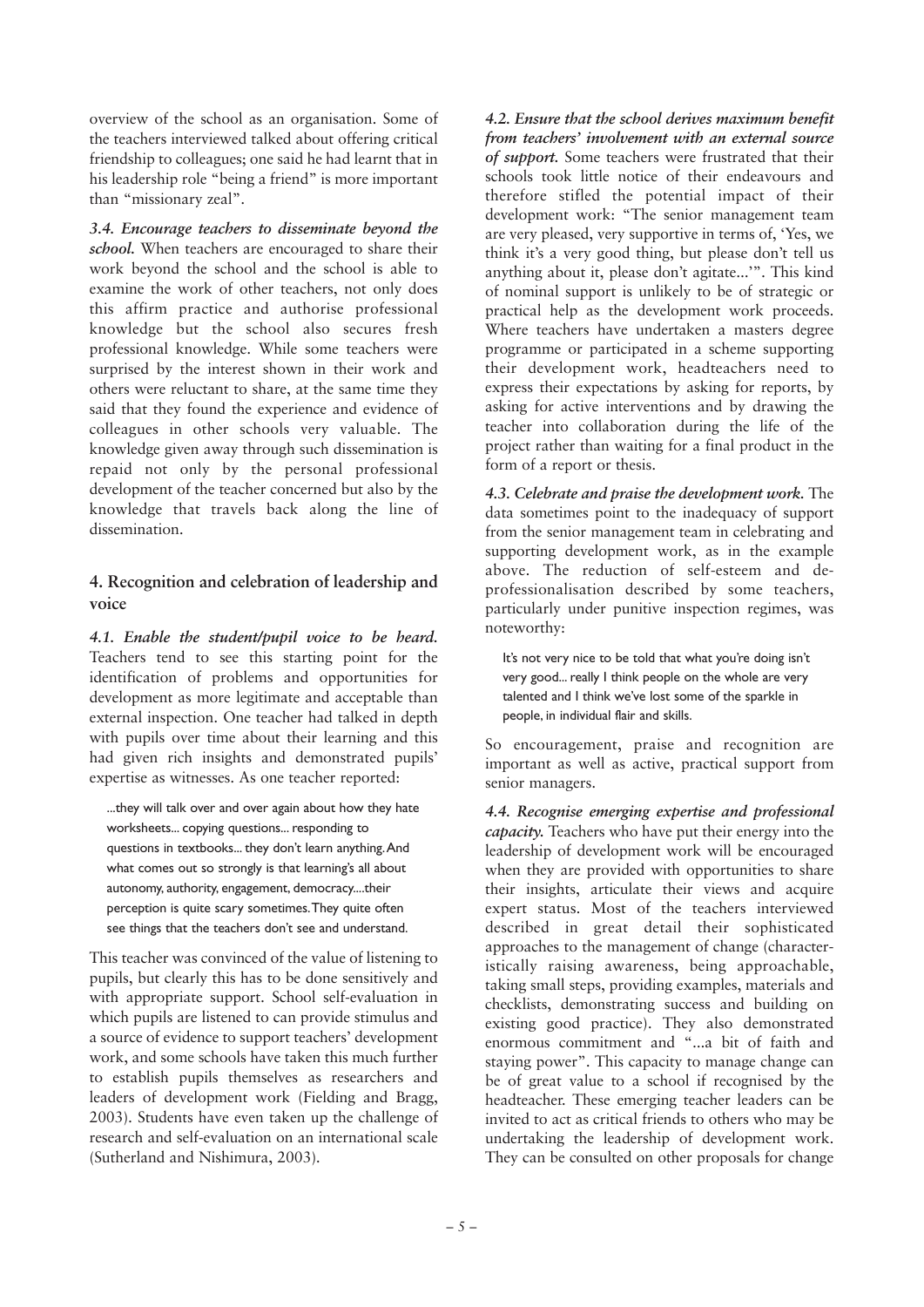and they can be used in school-based professional development activities in place of or alongside expensive external "experts."

## **Partnerships to support teacher leadership**

The suggestions above rely on support for teacher leadership from within the school and from external sources. In order for this support to be coherent, consistent and complementary, schools and external agencies need to work in partnership. Partnerships with external agencies are important because they can bring to bear a range of different expertise and value orientations. External agents are also relatively untrammelled by the particular history and micropolitics of the school and can offer a more impartial critical friendship. University departments or faculties of education are particularly well placed to play a part in such partnerships because of their expertise in research, but just as important is their experience in providing structures to support teachers' reflection and their presentation of accounts of practice. In the 1970s, Stenhouse (1975) argued that it is teachers who are best placed to understand classrooms and that therefore university staff should offer their skills in support of teachers' inquiry-based development work.

The list above shows the importance of both internal and external support but the responsibility for balancing this lies mainly with the headteacher. While universities and other supporting agencies need to adopt flexible approaches that are responsive to school needs, headteachers must ensure that schools gain maximum benefit from partnerships and other external arrangements. The impact of teacher-led development work can be radically transformed when senior colleagues work with teachers to ensure that the initial planning of such work addresses a wide range of possible outcomes including the development of teachers' personal capacity, the enhancement of the school's organisational capacity and the transformation of pupils' learning (Frost and Durrant, 2002). Headteachers have a crucial role to play in seeing that such planning is followed through with effective monitoring and evaluation. A key outcome of the Impact Project is a conceptual framework which can be used as a foundation for such planning, monitoring and evaluation; a number of tools derived from this framework are presented in *Teacher-led Development Work* (Frost and Durrant, 2003b).

In that book, we argue that schools should engage with the values of higher education which includes putting a high premium on inquiry, evidence, scholarship and critical debate. This is, however, likely to be most effective when it takes place, in part at least, on the school site rather than solely within the cloistered world of the university. When teachers attend courses designed by university staff and held on the university campus, there is not the same sense of partnership. The partnership between schools and external agencies has to be a genuine one based on mutual respect for different values, missions, expertise and experience. It is important therefore that, where schools control the funding, they should flex their muscles and negotiate a set of arrangements that fit their own agendas, are adjusted to suit local circumstances and make best use of the expertise and agendas of potential partners.

Policy makers, practitioners and academics have a responsibility to work together to develop a climate in which professional knowledge is created and transformed. Teachers must have a central and active role in this process, which in practice means creating the right climate for teacher participation. In *Teacherled Development Work*, we put forward a model that goes far beyond the provision of training or staff development activities, towards the creation of professional learning communities - networks of critical discourse based on inquiry, evidence, reflection on experience, comparison and contrast from a range of educational perspectives. This happens most effectively when teachers experience a sense of belonging and shared values and purpose, encouraging them to make contacts, develop relationships and explore and test practice through inquiry and discussion. Headteachers and partners should work to maximise the conditions supporting teacher involvement, leadership and mutual learning within these communities, so that all the partner organisations-not just the schools-are able to develop a better understanding of learning and teaching and the processes of school improvement. This is how we are able so as to build a powerful capacity for change.

#### **References**

Black, P.J. and Wiliam, D. (1998) Assessment and Classroom Learning, *Assessment in Education Journal* 5 (1) pp 7–74.

Fielding, M. and Bragg. S. (2003) *Students As Researchers: Making a Difference,* Cambridge: Pearson Publishing.

Frost, D. (1999). *Teacher-led school improvement: The development through action research of a school-based, award-bearing form of support.* Unpublished PhD thesis, Centre for Applied Research in Education, University of East Anglia.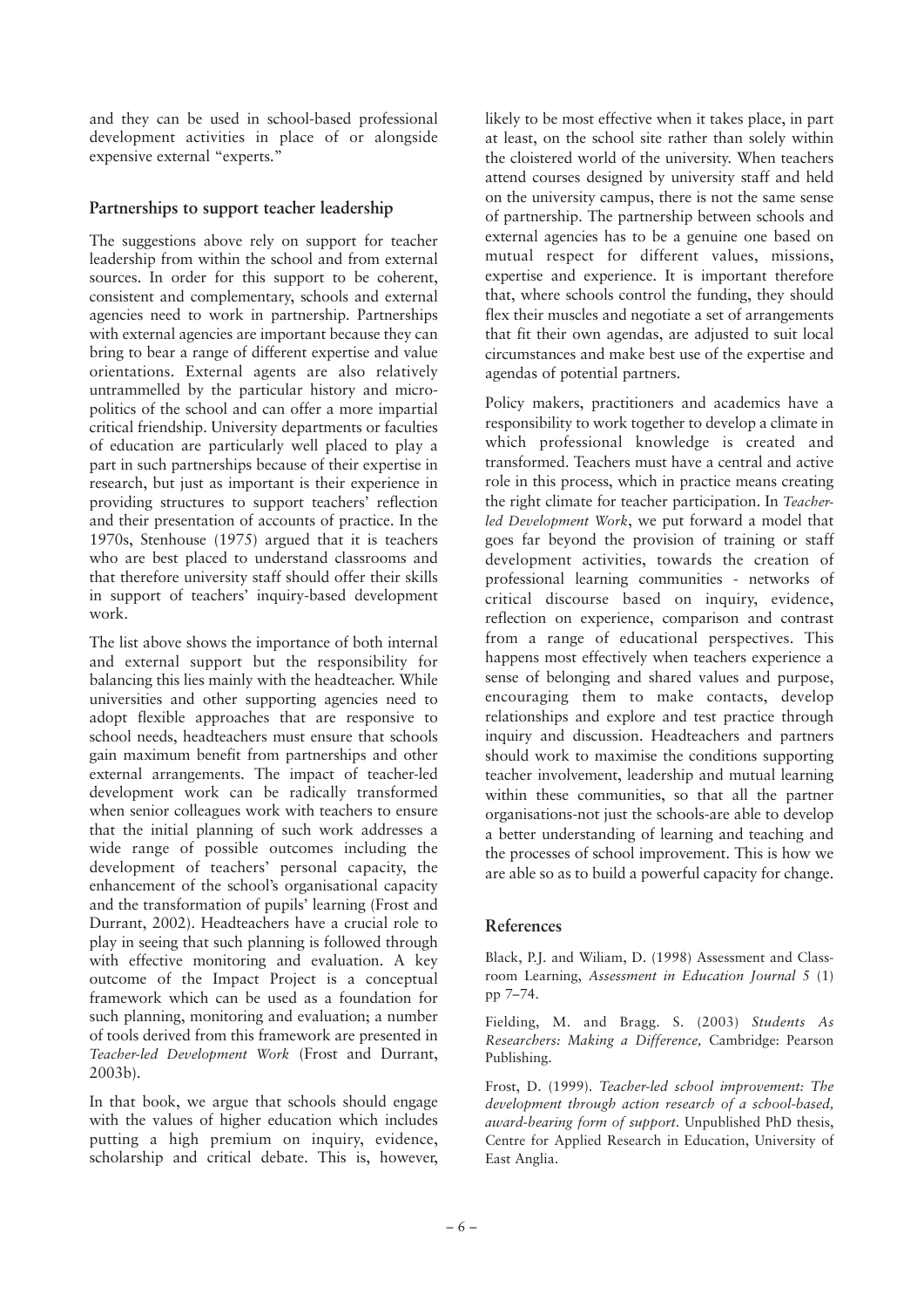Frost, D. and Durrant, J. (2003a) Teacher Leadership: Rationale, Strategy and Impact, *School Leadership and Management,* 23 (2) pp 173–186.

Frost, D. and Durrant, J. (2003b). *Teacher-Led Development Work: Guidance and Support.* London: David Fulton Publishers.

Frost, D. and Durrant, J. (2002). Teachers as Leaders: exploring the impact of teacher-led development work. *School Leadership and Management*, 22 (2) pp 143–161.

Frost, D., Durrant, J., Head, M., & Holden, G. (2000). *Teacher-led School Improvement*. London: RoutledgeFalmer.

Frost, D. and Harris, A. (2003) 'Teacher Leadership: towards a research agenda' *Cambridge Journal of Education*, 33 (3) pp 479–498.

Fullan, M. (1993). *Change forces: Probing the depths of educational reform.* London: Falmer Press.

Hargreaves, D. (2001). A capital theory of school effectiveness and improvement. *British Educational Research Journal,* 27 (4) 487–503.

Holden, G. (2002a). Towards a learning community: The role of mentoring in teacher-led school improvement. *Journal of In-service Education,* 28 (1) pp 9–21.

Holden, G. (2002b). *Changing stories: The impact of teacher-led development work on teacher, school and student learning.* Unpublished PhD thesis, Canterbury: Canterbury Christ Church University College, University of Kent at Canterbury.

MacBeath, J. (1998). I didn't know he was ill: the role and value of the critical friend. In L. Stoll & K. Myers (Eds.), *No Quick Fixes: perspectives on schools in difficulty.* London: Falmer Press.

MacBeath, J., Schratz, M., Meuret, D., & Jakobsen, L. (2000). *Self-Evaluation in European Schools: a story of change.* London: RoutledgeFalmer.

Stenhouse, L. (1975). *An Introduction to Curriculum Research and Development.* London: Heinemann.

Sutherland, G. and Nishimura, M. (2003), The Learning School, *Managing Schools Today* 12 (4) pp 28–31.

Swaffield. S. (2003) Critical Friendship, *Inform* No 3. Cambridge: University of Cambridge Faculty of Education.

*Note:* A fuller account including most of this material was published in the USA in Frost, D. and Durrant, J. (2004) 'Supporting Teachers' Leadership: What Can Principals Do? A teachers' perspective from research' in J. Chrispeels (ed.) *Learning To Lead Together: The Promise and Challenge of Sharing Leadership,* Thousand Oaks, CA: Sage Publications (pp 307-326)